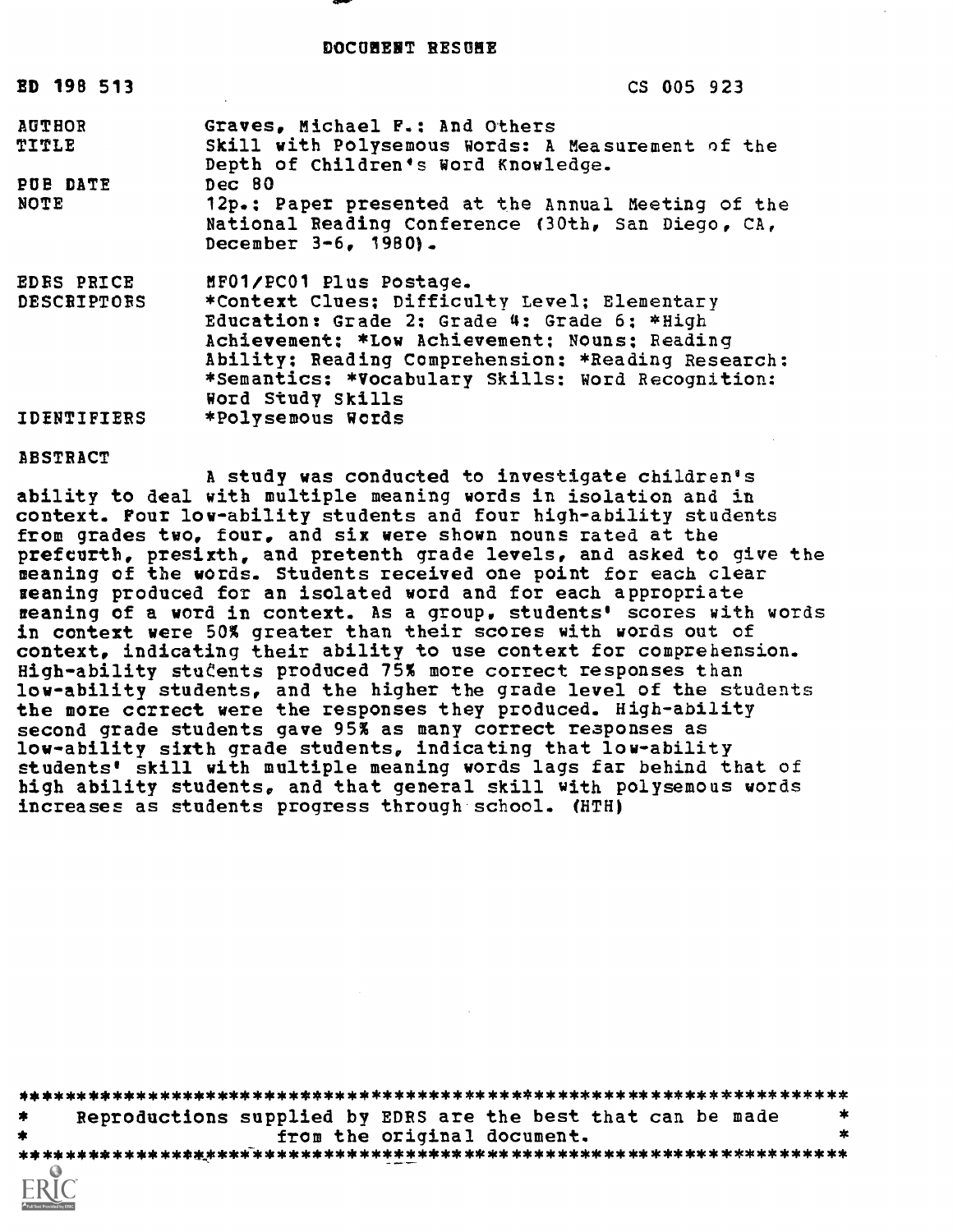U.S. DEPARTMENT OF EDUCATION<br>
NATIONAL INSTITUTE OF EDUCATION EDUCATIONAL RESOURCES INFORMATION CENTER IERICI

fThis document has been reproduced as received from the person or organization originating it.

i Minor changes have been made to in ove reproduction quality.

Points of view or opinions stated in this document do not necessarily represent official NIE position or policy.

Michael F. Graves University of Minnesota Department of Curriculum and Instruction Peik Hall 159 Pillsbury Drive Southeast Minneapolis, Minnesota 55455 (Submitted January 2, 1981)

"PERMISSION 70 REPRODUCE THIS MATERIAL HAS BEEN GRANTED BY

Michael F. Graves

TO THE EDUCATIONAL RESOURCES INFORMATION CENTER (ERIC)."

Skill with Polysemous Words: A Measurement

of the Depth of Children's Word Knowledge

Michael F. Graves Wayne H. Slater & Cheryl L. Cooke University of Minnesota University of Minnesota

As is evident from such sources as Dale, Razik, and Petty's (1973) bibliography of vocabulary studies and Clifford's (1978) review of Edward Thorndike's vocabulary research, from about 1920 to 1950 vocabulary was a frequent topic of educational research. For the past three decades, however, researchers have given little attention to vocabulary. As Calfee and Drum (1978) put it, "perusal of the current literature would suggest that the topic is a vanishing species" (p. 217).

Of course, some research on vocabulary continues to be done. Anglin's (1970) study of the growth in understanding of the relationships among words from childhood to adulthood, Dupuy's (1974) investigation of vocabulary size, and Miller and Johnson-Laird's (1976) work on the relationship between words and concepts are examples. More

m)

005 P2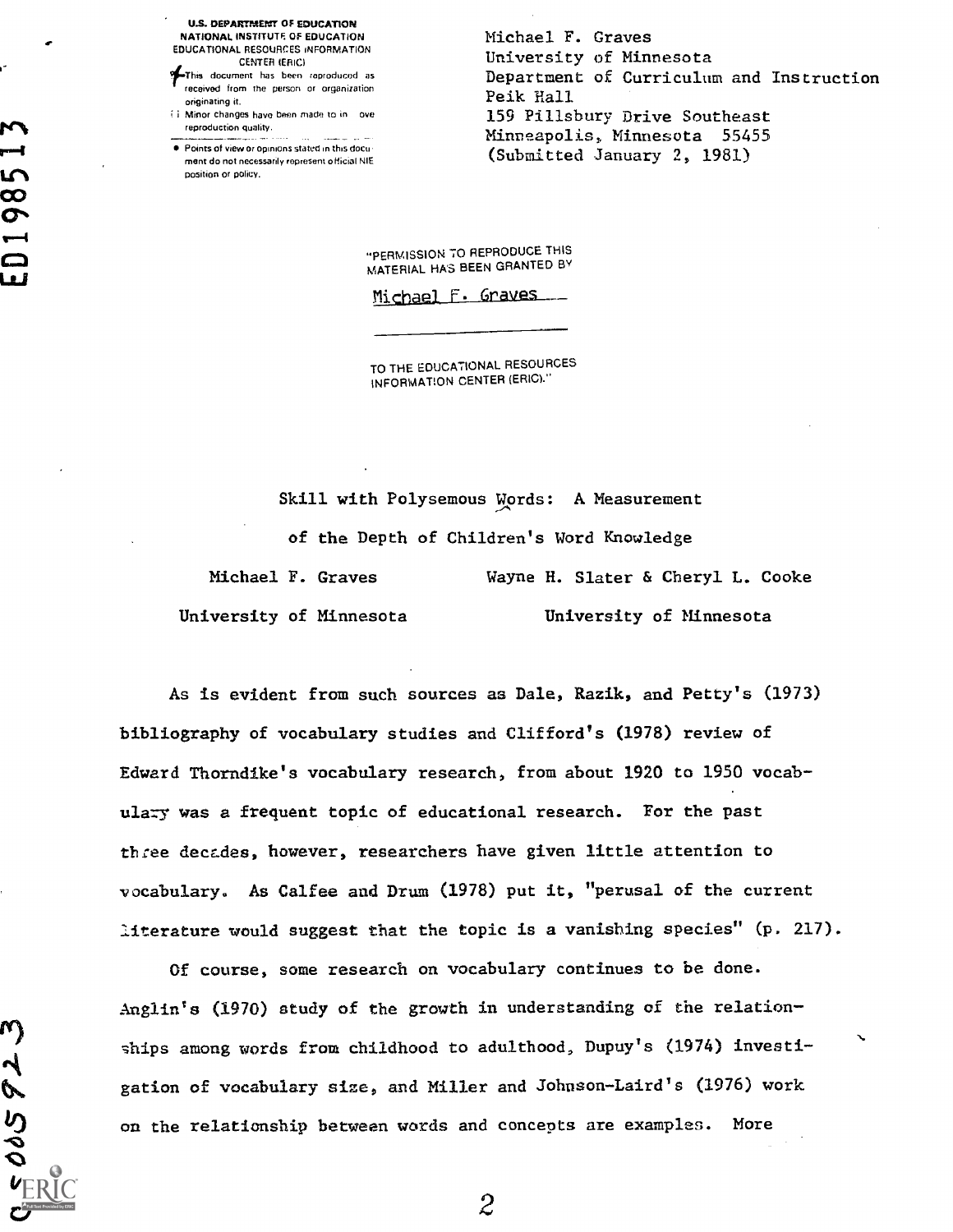recently, Mason, Kniseley, and Kendall (1979) have studied the effects of polysemous words on sentence comprehension, and Anderson and Freebody (1979) have described their plans for measuring vocabulary size.

However, two recent papers have presented compelling arguments suggesting that vocabulary deserves more attention than it is currently receiving. In the first of these, Becker (1977) argues that lack of vocabulary is one of the most potent factors affecting the school failure of disadvantaged students and proposes a massive program to systematically teach a basic vocabulary. In the second paper, Anderson and Freebody (1979) question Becker's argument that vocabulary knowledge is causally related to school success and suggest that before decisions about vocabulary instruction are made, more information about students' vocabularies is needed.

The study reported here investigates certain qualitative aspects of students' vocabularies. More specifically, it investigates aspects of students' knowledge of multiple meaning words, words which Mason et al. (1979) found to be "a potential source of comprehension difficulty" (p. 49). It directly follows a previous study (Graves, 1979). Subjects for that study were two low ability students and two high ability students from each of grades three and five. It should be noted, however, that three of the four students classified as having low ability scored at about the 30th percentile on the reading section of the SRA Achievement Series (1973). Thus, these students did not comprise a distinctly low ability group. The major result of the study of interest here was that although higher ability students produced nearly twice as many meanings for polysemous words presented in isolation as did lower ability students, higher and lower ability students were nearly equally adept at determining the appropriate meaning of polysemous words when they were placed in the context of a sentence.

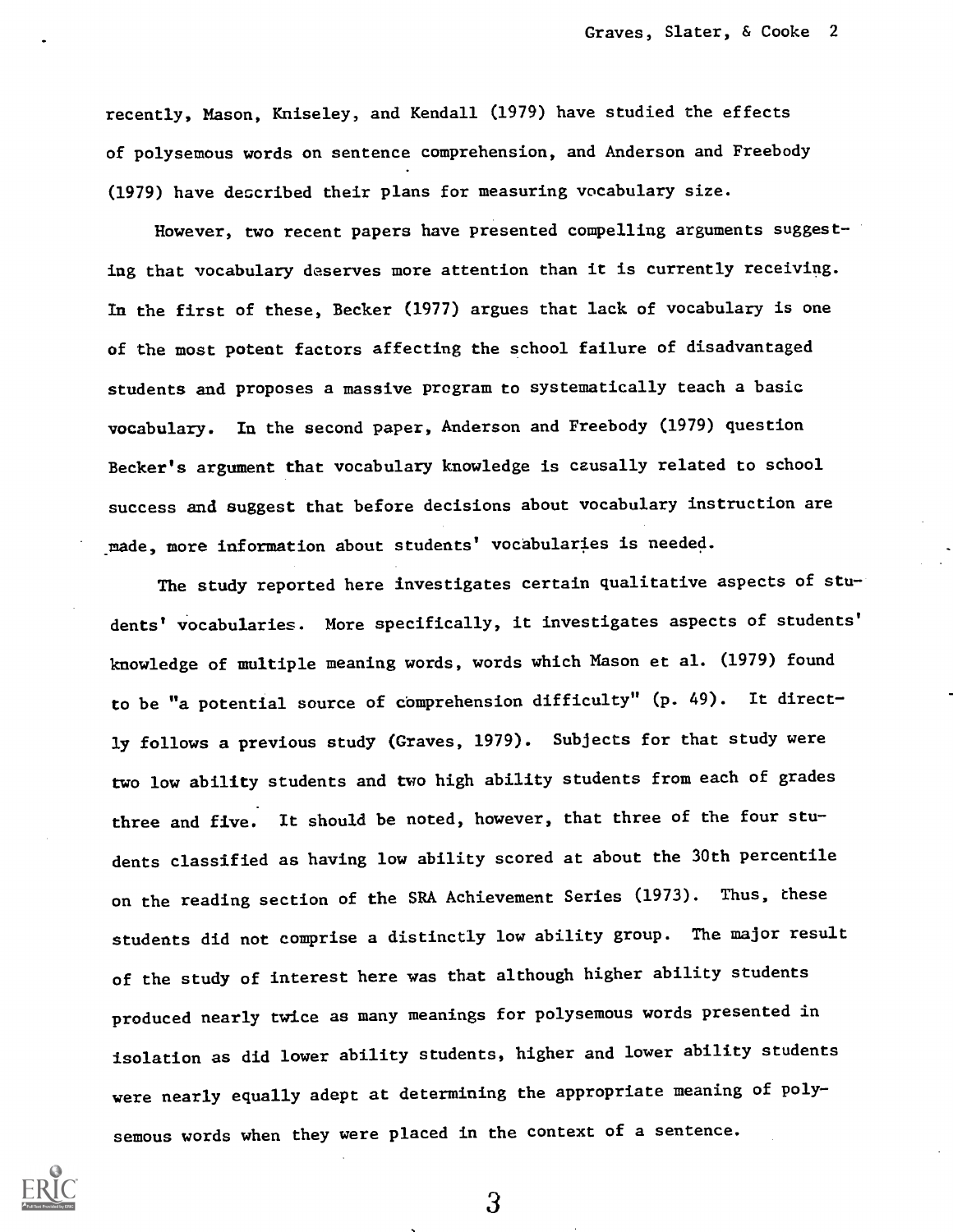The major purpose of the present study was to further investigate students' ability to deal with multiple meaning words in isolation and in context. In doing so, the study included students representing more distinct ability levels and spanning more grade levels than did those in the Graves (1979) study. Additionally, the study investigated the main effects of word difficulty, ability, and grade on students' ability to deal with polysemous words.

#### Method

#### Subjects

Subjects for the study were four high ability students and four low ability students at each of grades two, four, and six. All students were from a public elementary school in a middle-class to lower-middle-class suburb of St. Paul, Minnesota. Students in the low ability group scored below the 25th percentile on the reading comprehension subtest of the California Achievement Test (1970), and students in the high ability group scored above the 75th percentile on the same test.

#### Materials

Materials consisted of two words at each of three levels of difficulty, scripts the examiners followed in administering the interviews, and 3 x 5 cards containing material presented to the subjects. All words were nouns. They were identified as being at the pre-4th, 6th, or 10th grade level using the Harris-Jacobson (1972) and Dale and O'Rourke (1976) word lists. The scripts contained the precise words the examiners used in administering the interviews. The 3 x 5 cards contained the words and sentences that were read by or to the students.

### Design and Analysis

The study employed a  $2 \times 3 \times 2 \times 3$  design with repeated measures

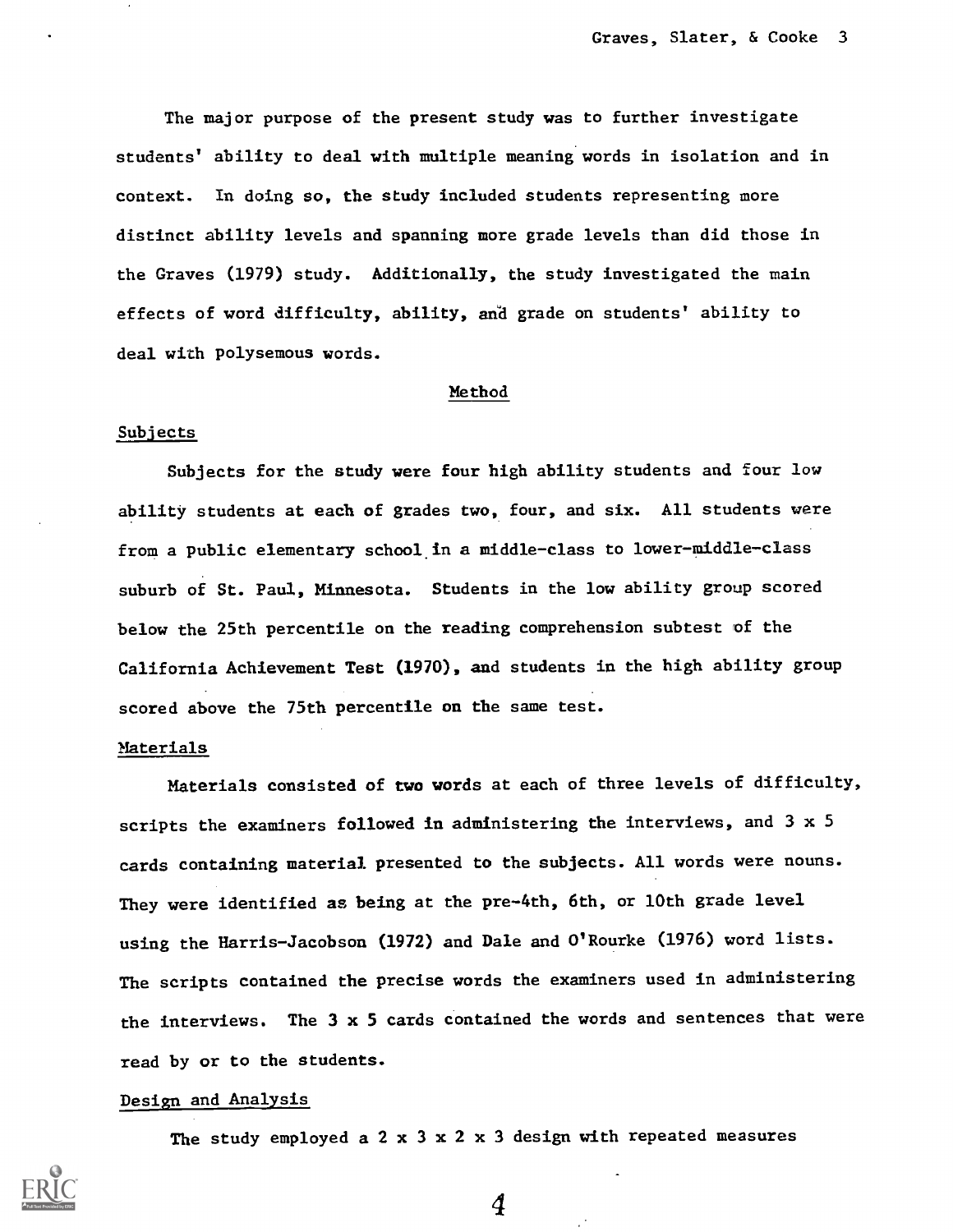on the first two factors. The variables were task (words in isolation, words in context), word difficulty (pre-4th grade, 6th grade, 10th grade), ability (high, low), and grade (2nd, 4th, 6th). The words used for the two tasks were counter-balanced across the tasks, and the results were analyzed using the ANOVA and Newman-Keuls procedures.

### Procedures and Scoring

Students were interviewed individually and received both tasks with words at the easiest level before receiving the tasks with words at each successively more difficult level. For the task with words in isolation, the examiners (1) showed the students a word, asked them to pronounce it, or pronounced it for them if necessary, (2) asked the students for one meaning of the word, and (3) asked them for another meaning of the word. For the task with words in context, the examiner  $(1)$  showed students a word, asked them to pronounce it, or pronounced it for them if necessary, (2) showed them a sentence containing the word, asked them to read it, or read it for them if they could not, (3) asked students for the meaning of the word in that sentence, (4) showed them another sentence containing the word, asked them to read it, or read it to them if they could not, and (5) asked them for the meaning of the word in that sentence.

Scoring was straightforward. Students were not scored on their reading of the words or sentences. On the task with words in isolation, they received 0 for producing no clear meanings, 1 for one clear meaning, and 2 for two clear meanings. On the task with words in context, they received 0 for producing no appropriate meanings, 1 for one appropriate meaning, and 2 for two appropriate meanings. Transcripts of the students' responses were scored independently by two raters, and the interrater reliability was .98.

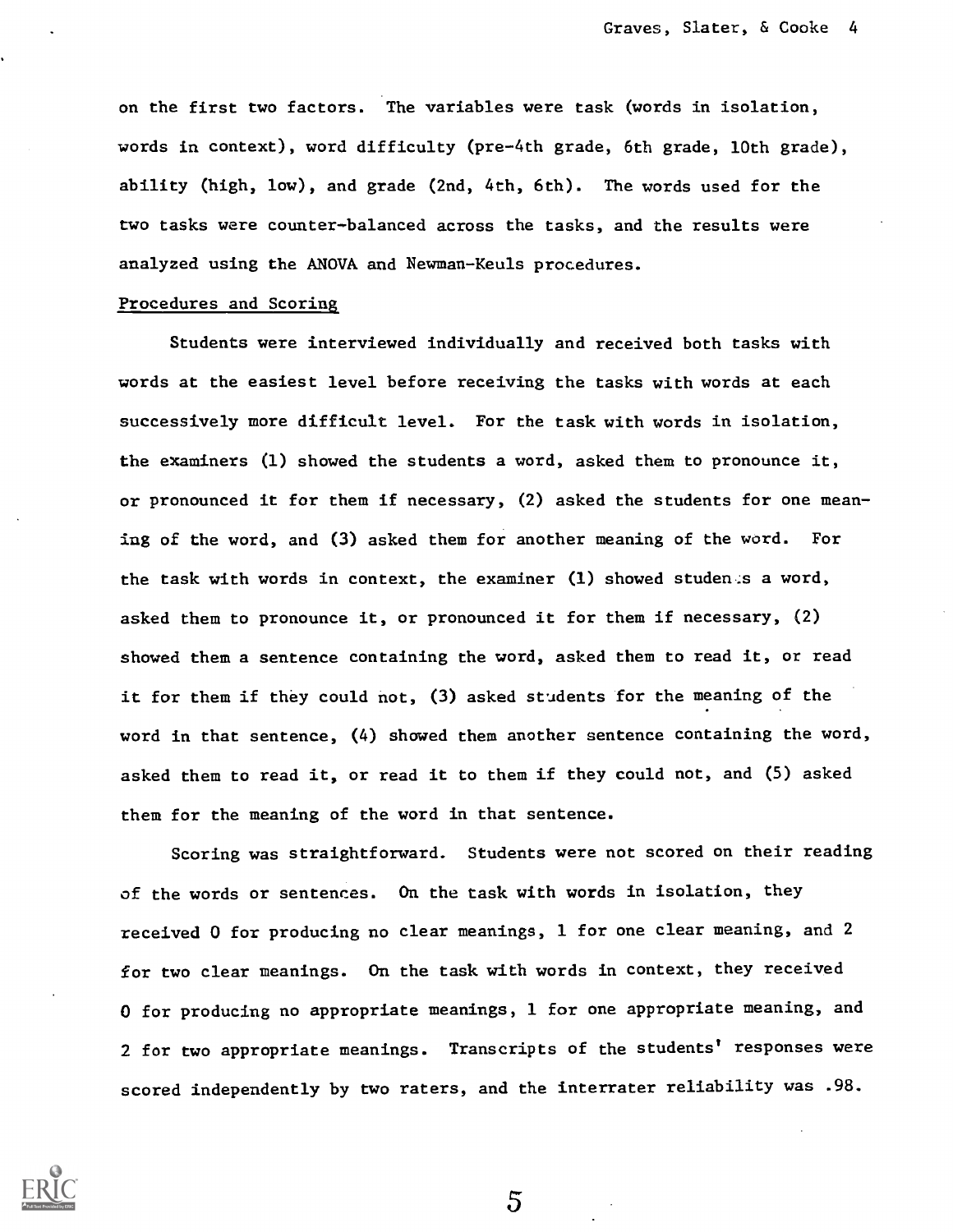#### Results and Discussion

The main effects of the study are shown in Table 1. The ANOVA

Insert Table 1 about here.

indicated that the main effects of task,  $F(1,18) = 25.02$ , word difficulty,  $F(2,36) = 77.48$ , ability, F  $(1,18) = 25.92$ , and grade, F  $(2,18) = 13.52$ , were all significant at  $p < .001$ . Additionally, the Newman-Keuls test indicated that all pairwise comparisons of the levels of word difficulty and those of grade were significant at  $p \leq 0.01$ .

Two brief comments and one somewhat lengthier comment are appropriate here. First, considered as a group, the students demonstrated their ability to use context to determine the appropriate meaning of polysemous words; their score with words in context was 50% greater than their score with words out of context. Second, the procedures used to scale words for difficulty were very effective; students produced three times as many correct responses to 6th grade words as to 10th grade words and about 35% more correct responses to pre-4th grade words than to 6th grade words.

The third comment, which concerns the effects of grade and ability, is the more lengthy one. Students' success in assigning meaning to polysemous words varied markedly with ability level and grade; high ability students produced about 75% more correct responses than low ability students, 4th graders produced about 50% more correct responses than 2nd graders, and 6th graders produced about 35% more correct responses than 4th graders. Additionally, it should be noted that ability was the more powerful of the two variables. In fact, high ability 2nd graders produced 95% as many correct responses as low ability 6th graders. Clearly, low ability students'

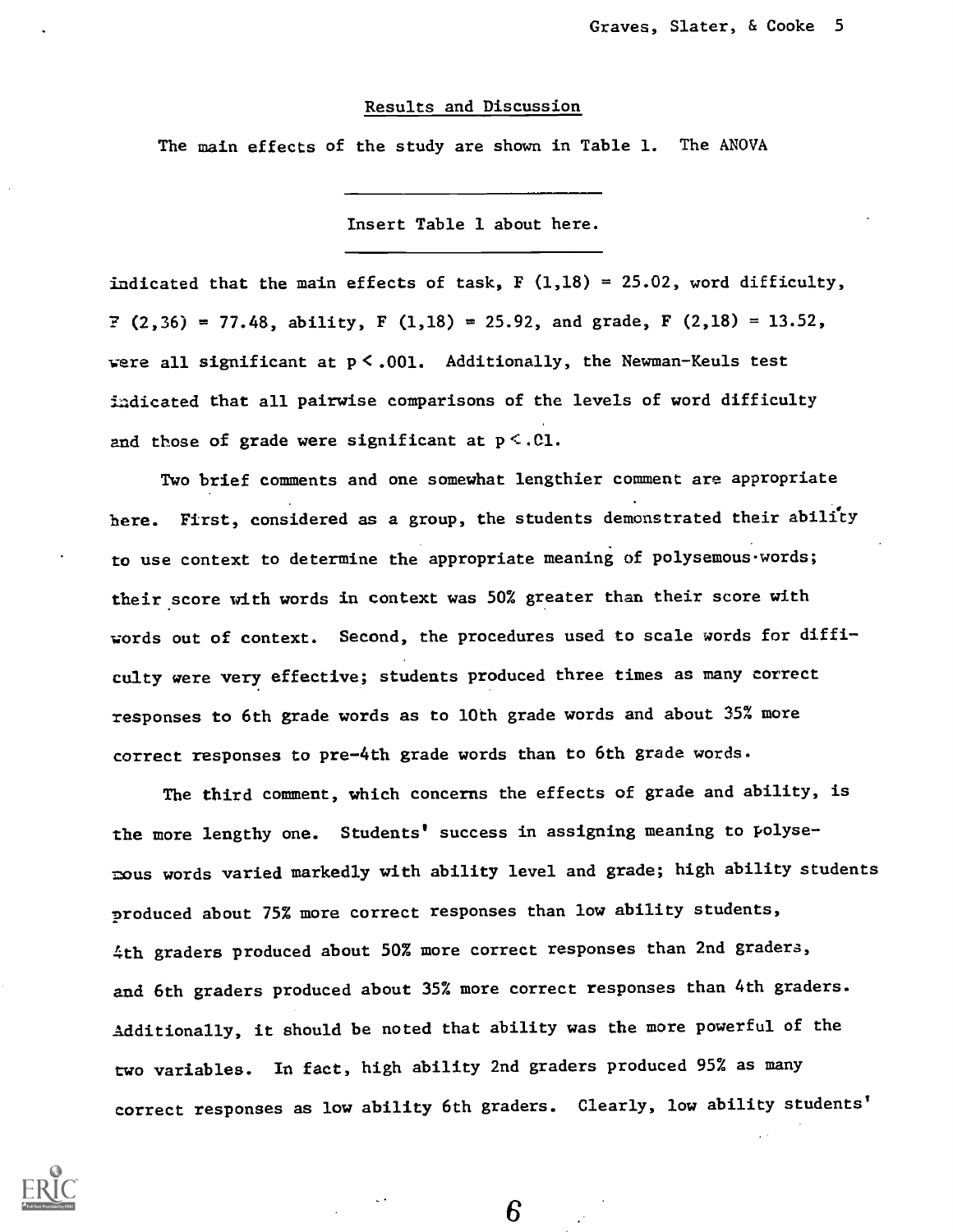skill in dealing with polysemous words lags extremely far behind that of their high ability counterparts.

\_We turn now to consideration of our major question, that of the relative skill of high and low ability students at assigning meanings to polysemous words in and out of context. This question is best approached by considering the task x ability x grade interaction, which is shown in Table 2. The results of the ANOVA, F  $(2,18) = 2.43$ , p  $\leq$  .12, indicate an

Insert Table 2 about here.

effect often described as "marginally significant." However, the interaction had only four subjects per cell, making the test a relatively weak one, and we therefore believe that the interaction is worth considering.

Several aspects of the interaction are particularly relevant. First, it indicates that our previous statement that students demonstrated their ability to use context to determine the appropriate meaning of polysemous words needs qualification. Low ability students demonstrated very little ability to use context. They produced only 4% more correct responses for words in context than for words in isolation.

Second, the interaction indicates that low ability students' skill at using context to determine appropriate meanings for multiple meaning words improves as they progress through school, and it improves faster than does their skill at dealing with multiple meaning words in isolation. Between 2nd and 6th grade, low ability students' scores with words in context improved by 170%, while their scores with words in isolation improved by only 942. We believe that the task with words in isolation is distinctly a vocabulary task while that with words in context is a more general comprehension task. Thus, we interpret this result as at

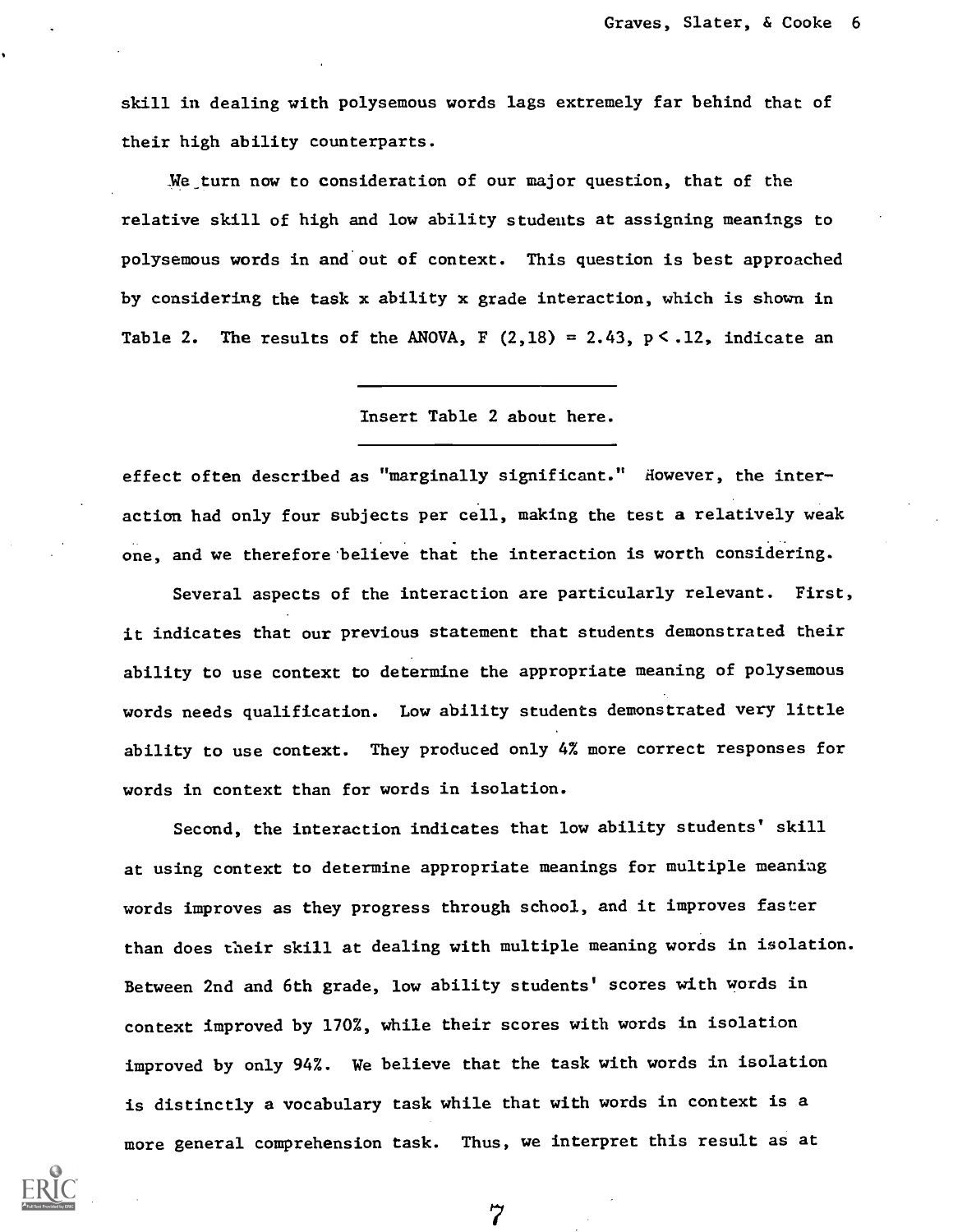least suggesting that low ability students' vocabulary development lags behind their development of at least some more general skills.

Third, the interaction indicates that by the 6th grade, low ability students' skill at recognizing the appropriate meanings of polysemous words in context is a good deal closer to high ability students' skill at this task than is their skill with words in isolation. At the 6th grade level, low ability students produced 70% as many correct responses as high ability students for words in context but only 44% as many correct responses as high ability students for words in isolation. This result does not precisely replicate the Graves (1979) finding that low ability students do as well as high ability students at assigning appropriate meanings to polysemous words appearing in Sentence contexts, but it is definitely in the same direction as that finding. Again, then, it appears that poor readers' specific vocabulary skills are more retarded than their more general comprehension skills.

In general, the study indicates that skill in dealing with multiple meaning words is an important dimension of vocabulary depth. Both tasks with polysemous words were powerful ones in distinguishing high and low ability students; low ability students experienced particular difficulty in dealing with polysemous words in isolation; and skill in dealing with polysemous words grows markedly throughout the elementary school years. Additionally, the study suggests that many but not all 2nd to 6th grade students can use context as an aid in identifying the appropriate meaning of multiple meaning words, and that the Harris- Jacobson and Dale and O'Rourke word lists are very useful in scaling words for difficulty.

R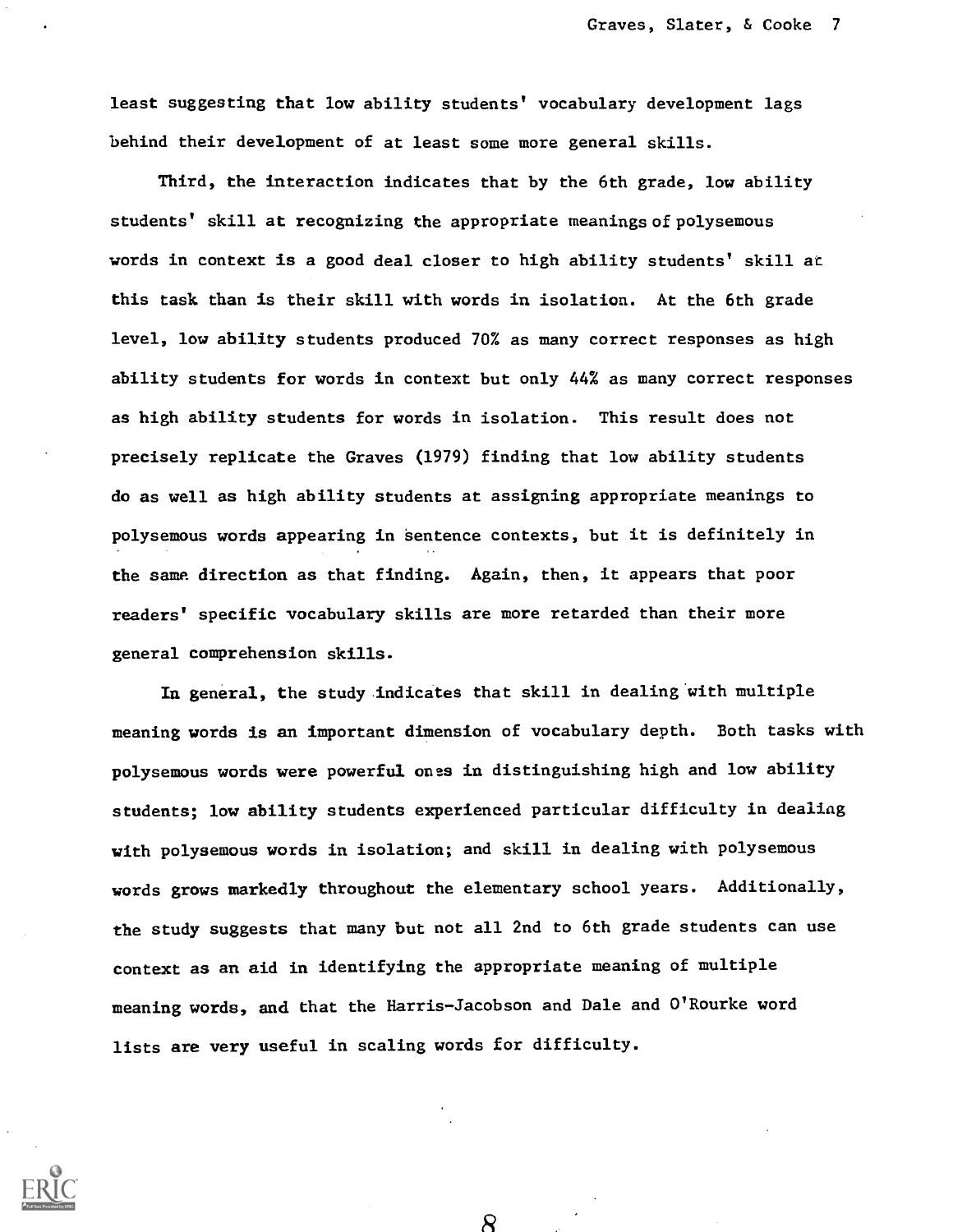## References

Anderson, R., & Freebody, P. Vocabulary knowledge and reading (Center for the Study of Reading, Reading Education Report No. 11). Cambridge, Massachusetts: Bolt, Beranek and Newman, 1979.

Anglin, J. M. The growth of word meaning. Cambridge, Massachusetts: M.I.T. Press, 1970.

- Becker, W. C. Teaching reading and language to the disadvantaged --What we have learned from field research. Harvard Educational Review, 1977, 47, 518-543.
- Calfee, R. C., & Drum, P. A. Learning to read: Theory, research, and practice. Curriculum Inquiry, Fall 1978, 8 (3), 183-249.
- California Achievement Tests: Levels 1, 2, 3. New York: McGraw-Hill, Inc., 1970.
- Clifford, G. Words for schools: The applications in education of the vocabulary researches of Edward L. Thorndike. In P. Suppes (Ed.), Impact of research on education: Some case studies. National Institute of Education: Washington, D.C., 1978.
- Dale, E., & O'Rourke, J. The living word vocabulary. Elgin, Illinois: Field Enterprises Educational Corporation, 1976.

Dale, E., Razik, T., & Petty, W. Bibliography of vocabulary studies (3rd edition). Columbus, Ohio: The Ohio State University, 1973.

Dupuy, H. J. The rationale, development, and standardization of a

basic word vocabulary test (Vital and Health Statistics -- Series 2 --No. 60, DHEW Publication No. (BRA) 74-1334, National Center for Health Statistics). Rockville, Maryland: Health Resources Administration, April 1974.

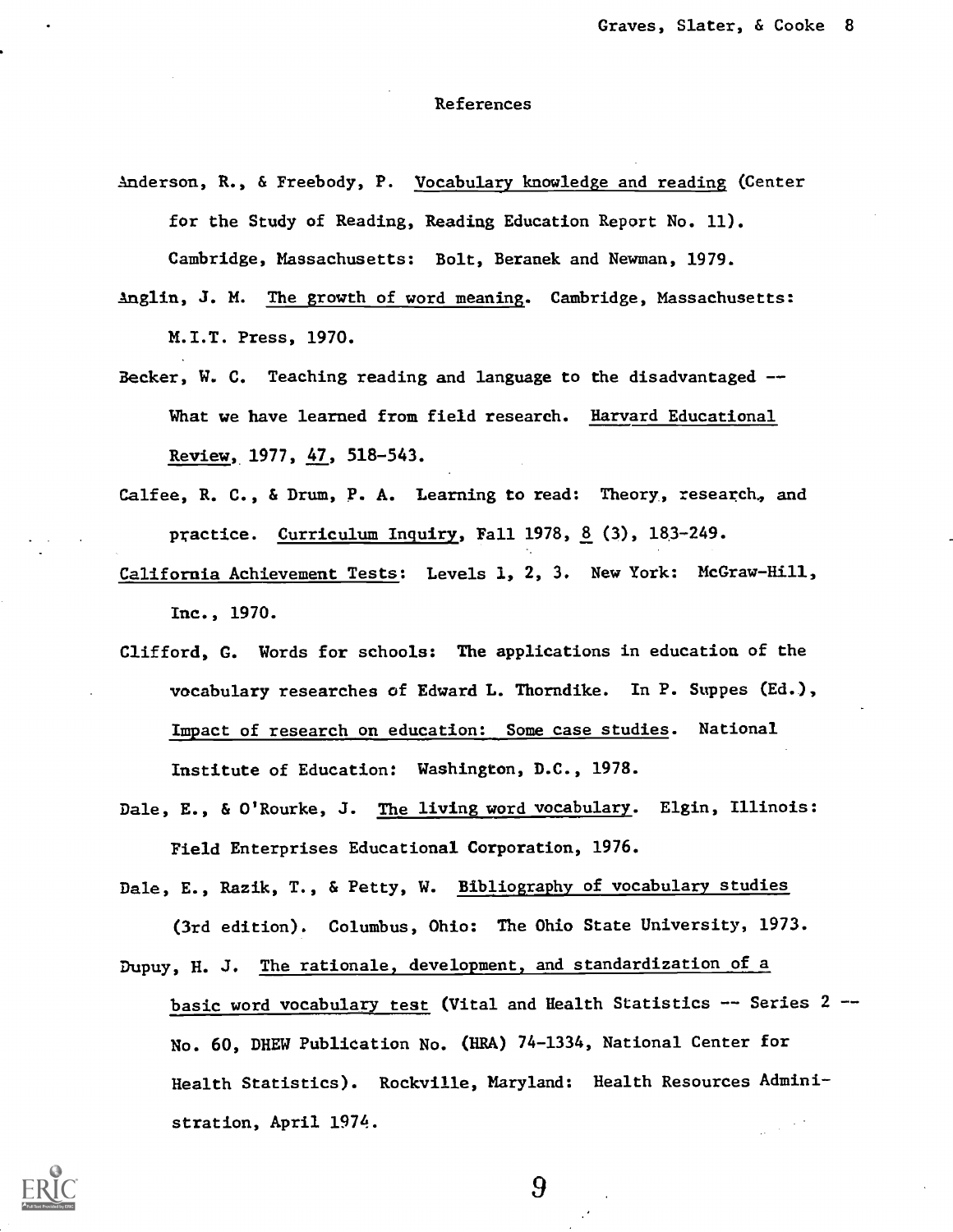Graves, M. F. A quantitative and qualitative study of students' vocabularies. Paper presented at the meeting of the American Educational Research Association, Boston, April 1980.

- Harris, A. J., & Jacobson, M. D. Basic elementary reading vocabularies. New York: Macmillan, 1972.
- Mason, J. M., Kniseley, E., & Kendall, J. Effects of polysemous words on sentence comprehension. Reading Research Quarterly, 1979, 15, 49-65.
- Miller, G. A., & Johnson-Laird, P. N. Language and perception. Cambridge, Massachusetts: The Belknap Press, 1976.
- SRA Achievement Series Reading Test. Chicago: Science Research Associates, Inc., 1973.

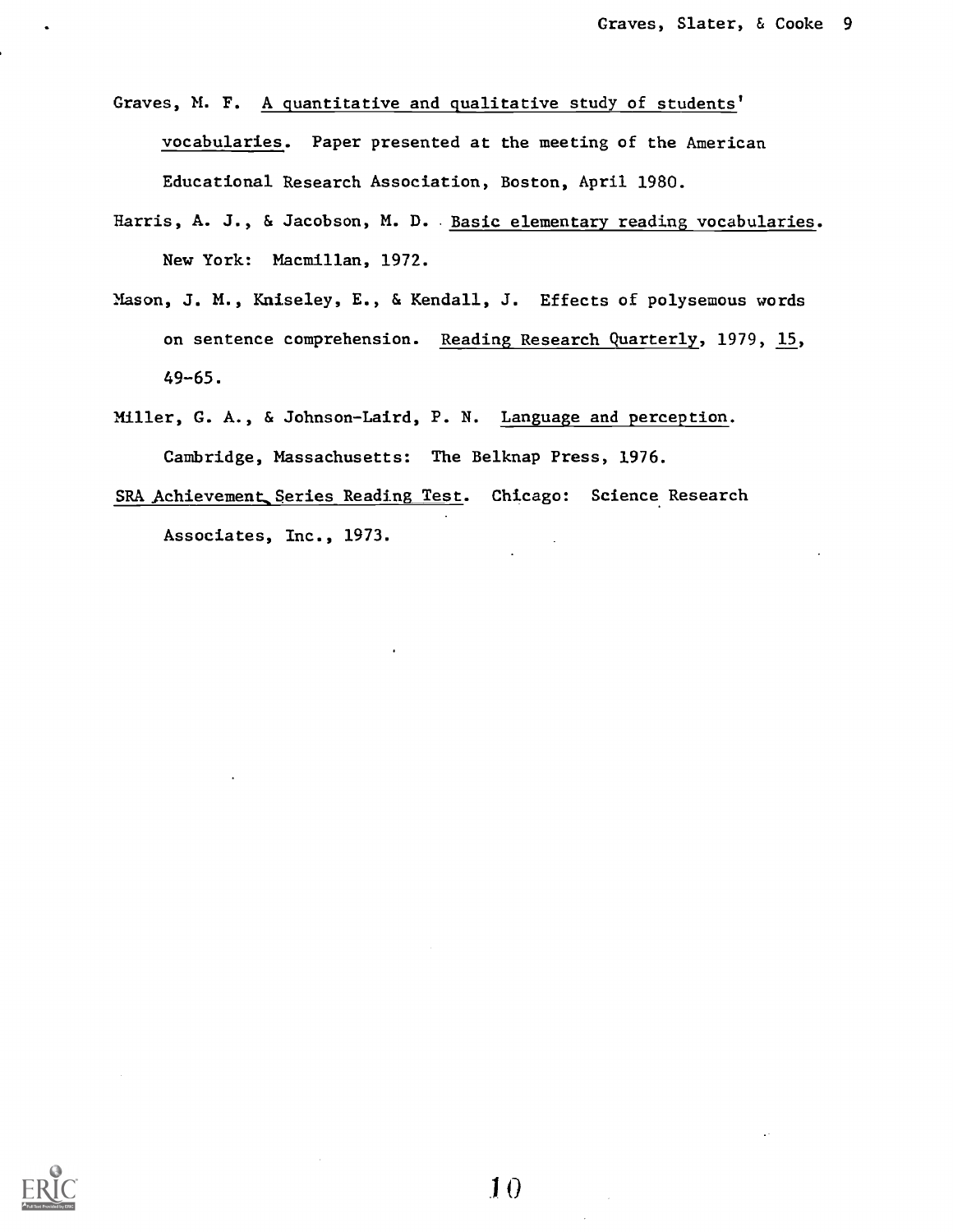# Table 1

Mean Percentages of Correct Responses for Each Condition

| Task               | Words in<br>Isolation |        | 37%                  | Words in<br>Context |     | 56% |               |     |
|--------------------|-----------------------|--------|----------------------|---------------------|-----|-----|---------------|-----|
| Word<br>Difficulty | Pre 4th<br>Grade      | 71%    |                      | 6th<br>Grade        | 52% |     | 10th<br>Grade | 17% |
| Ability            |                       | High   | 59%                  |                     | Low | 34% |               |     |
| Grade              | 2nd<br>$\cdot$        | $31\%$ | $\bullet$ .<br><br>: | 4th                 | 46% |     | 6th           | 62% |

of Task, Word Difficulty, Ability, and Grade



 $\boldsymbol{\mu}$ 

 $\mathbb{R}^{\star}$